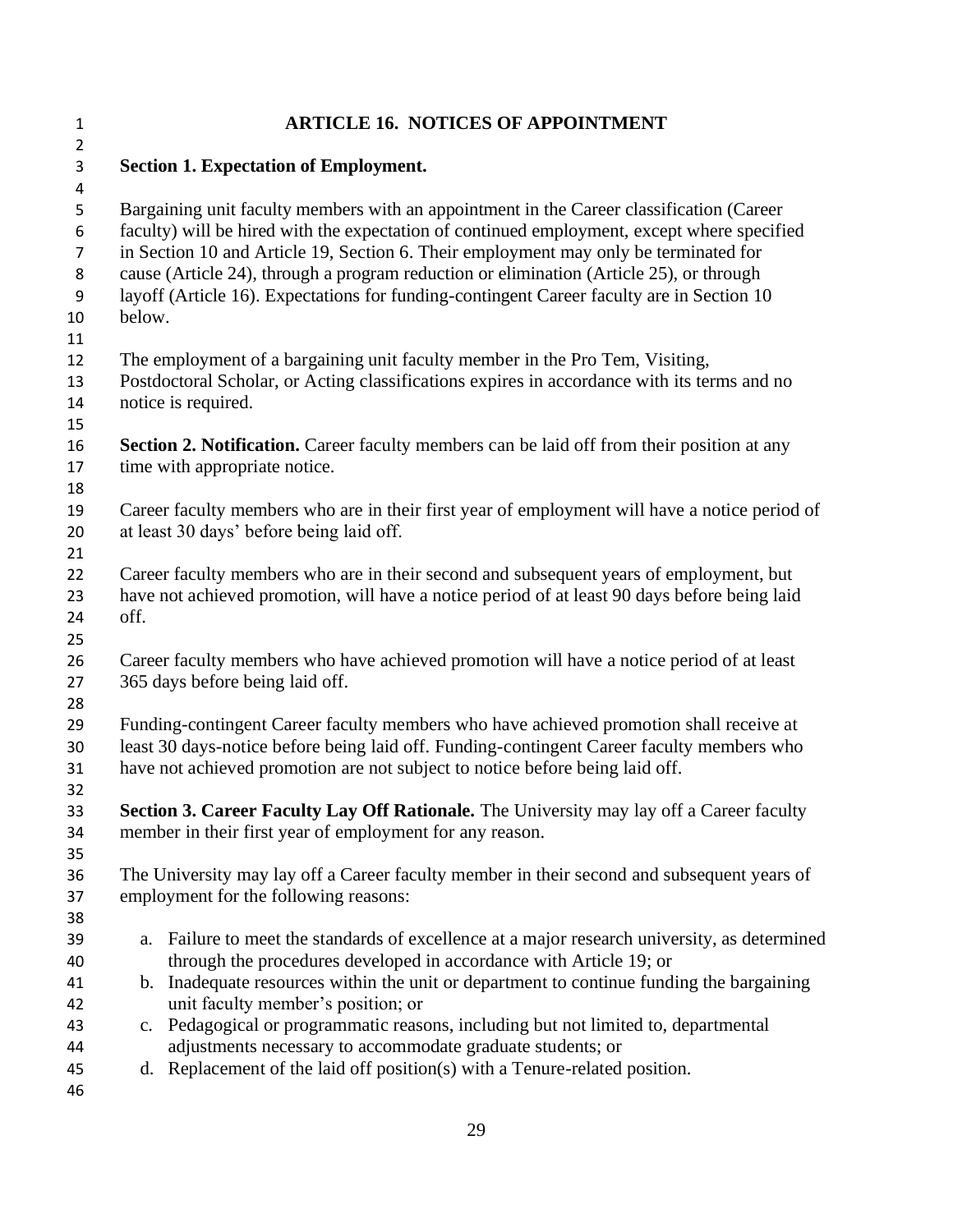The University shall provide a written statement documenting the reason for the layoff at the time of notice.

 It is acknowledged that in the layoff decisions pursuant to this section, subsection (a), (c) and (d) rely on the University's exercise of academic judgment. Decisions made based on the basis of

inadequate resources as described in (b) may or may not rely on academic judgment.

Rationale for funding-contingent Career faculty layoff are in Section 10 below.

 **Section 4.** In situations where more than one Career faculty member could be laid off to address financial, pedagogical or programmatic needs, or to replace a position with Tenure-related

position, layoffs should be based on the functions and skills required to perform necessary work.

If more than one faculty member has the functions and skills to perform necessary work, layoffs

shall follow earned seniority (Pre-promotion first, then Senior I, then Senior II). The order of

layoffs may also take into consideration the equity goals of the university.

 Grievances related to lay off decisions can be pursued exclusively through Article 23, Section 11.

**Section 5.** On or before July 1 of each year, the University will send a report to the Union

 detailing the layoffs for the preceding year. The report will list the department and stated reason the faculty member was laid off.

 

## **Appointments**

 **Section 6.** The Office of the Provost shall provide a bargaining unit faculty member to be appointed to a position subject to this Agreement with written notification of the appointment as soon as practicable. Notice by any other means is not valid notice and does not cause the formation of an agreement between the University and the bargaining unit faculty member. Oral promises regarding terms and conditions of employment and representations made in writing by persons other than the Office of the Provost are not binding upon the University. The notice of appointment, which may be provided electronically such as by email or link to a

website, shall include, but need not be limited to, the following:

a. Effective date of appointment;

- b. Classification, category, and rank;
- c. Department and title;
- d. Duration of appointment, defined work periods (nine-month faculty, twelve-month, etc.) and/or if appointment is contingent on funding;
- e. Tenure status, including the nature of any restrictions on eligibility for tenure and any credit for prior service; or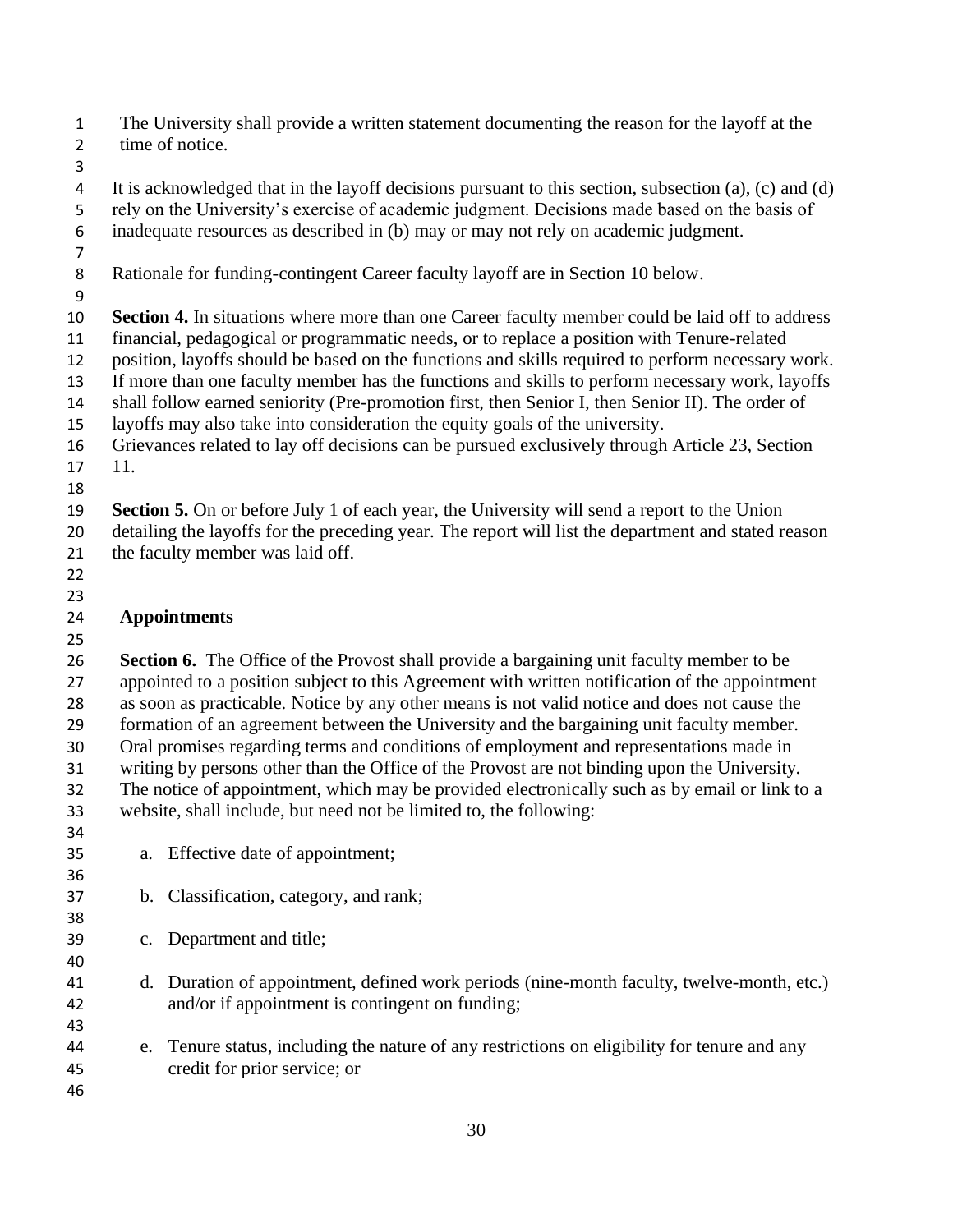f. Career status, including the nature of any restrictions on eligibility for promotion and any credit for prior service; g. Salary; h. FTE; i. Other requirements of employment. **Section 7.** Career faculty will be assigned a base FTE at the time of hire. Permanent changes to that FTE for instructional Career faculty are only allowed by mutual written agreement between the bargaining unit faculty member and the Office of the Provost or Dean. Instructional Career faculty members may agree to temporary changes in their base annualized FTE. If an instructional Career faculty member's actual FTE exceeds their base annualized FTE 16 for at least three years over any five-year period, either: a. the instructional Career faculty member's base annualized FTE will be permanently increased to a mutually agreeable amount no less than the average of their FTE over the previous five years, or b. the instructional Career faculty member's FTE cannot be temporarily increased again. This section only applies to annualized FTE assignments up to 1.0 during the regular academic year. **Section 8.** The University will provide a bargaining unit member with written information concerning duties, responsibilities and institutional expectations. The University shall provide such written information, which may be provided electronically such as by email or link to a website, within a reasonable time of the notice of appointment or reappointment and whenever significant changes occur. The written information shall include: a. Professional responsibilities (see Article 17) b. Link to relevant school, college, or department policies **Section 9. Funding-Contingent Appointments.** Notwithstanding the terms set above, funding contingent appointments are ongoing for as long as funding for the position is known to be available. A funding-contingent appointment can be terminated due to lack of funding, changing programmatic needs, or poor performance by the bargaining unit faculty member holding the appointment, subject to the notice requirements of Section 2 of this article. Before terminating a funding-contingent appointment for a bargaining unit faculty member's poor performance, the University must meet with the bargaining unit faculty member to discuss the poor performance and provide the bargaining unit faculty member with written instructions and a timeline to remedy the poor performance. Changes in FTE for funding contingent Career faculty are allowed by mutual agreement or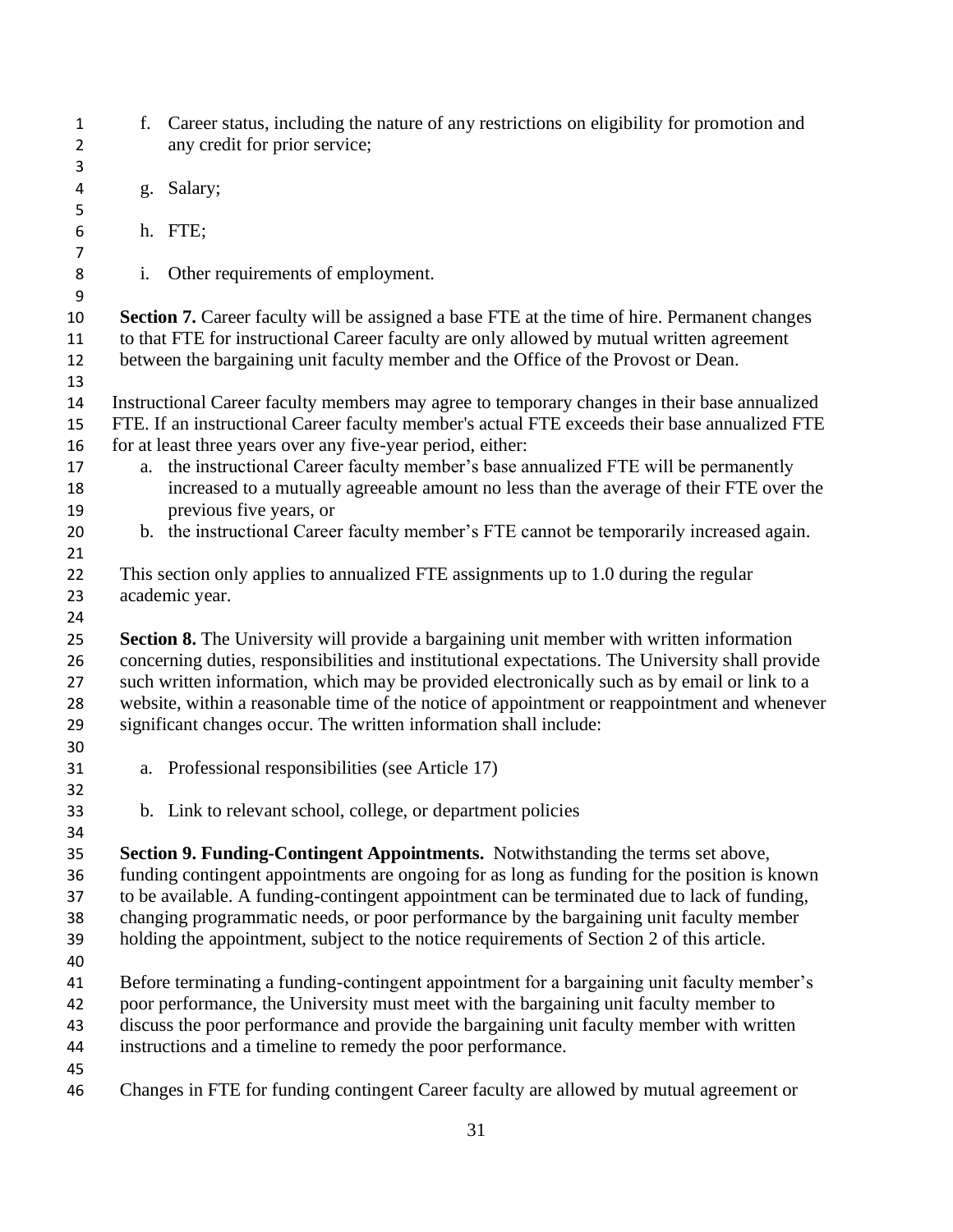- change in funding, programmatic need, or performance.
- 
- **Section 10.** Appointment or reappointment duration for bargaining unit members in the Pro Tem, Visiting, Postdoctoral Scholar, or Acting classifications is at the discretion of the University, in compliance with the provisions of this Agreement.
- 

 **Section 11.** The duration of the appointment for a Postdoctoral Scholar and the provisions for appointment, renewal, or nonrenewal will be specified at the time of hire and included in the written notification of appointment.

 **Section 12.** The University supports and encourages, where feasible and appropriate, the creation of NTTF appointments at 0.50 FTE or above. The University may not appoint a Career NTTF at an FTE level of below 0.50 FTE to preclude providing benefits. Aggregate appointments across two or more departments that total 0.50 FTE or above will receive benefits.

 **Section 13. Tenure-Track and Tenured.** The initial appointment in the Tenure-Track and Tenured classification will usually be to the rank of assistant professor, without tenure, and for a period of three years unless the University and the bargaining unit faculty member agree to a shorter duration. At the time of hire, the University and the bargaining unit faculty member may agree upon credit toward tenure for prior service. Such agreement will be documented in the initial appointment. The University and the bargaining unit faculty member may agree to reduce or forego the credit for prior service. Such agreement will be

documented in a revised notice of appointment.

 **Section 14.** If an appointment of a full-time, tenure-track bargaining unit member is not to be renewed for reasons other than for just cause (Article 24) or program elimination or reduction (Article 25), notice of nonrenewal shall be given in writing as follows: during the first annual appointment, by March 15 for those whose contracts expire on or about June 15, or at least three months' notice given prior to expiration of the appointment, whichever is longer; during the second year of service, by December 15 for those whose contracts expire on or about June 15, or at least six months' notice given before expiration of the appointment, whichever is longer; in the third and subsequent years of service, at least 12 months' notice, which may be given at any time.

 **Section 15**. **Impact of enrollment on Career NTTF appointments**. In the event of course cancellation for insufficient enrollment:

- 
- a. The University will work with the affected faculty member to determine if it is possible to replace the course assignment with an equivalent course assignment within the same appointment period and academic year. The assignment of an equivalent course pursuant to the Section shall not be considered an overload assignment.
- b. If it is not possible to replace the course assignment within the same appointment period and academic year, the department may provide an equivalent, alternative assignment consistent with the department's workload policy. Examples of such work include but